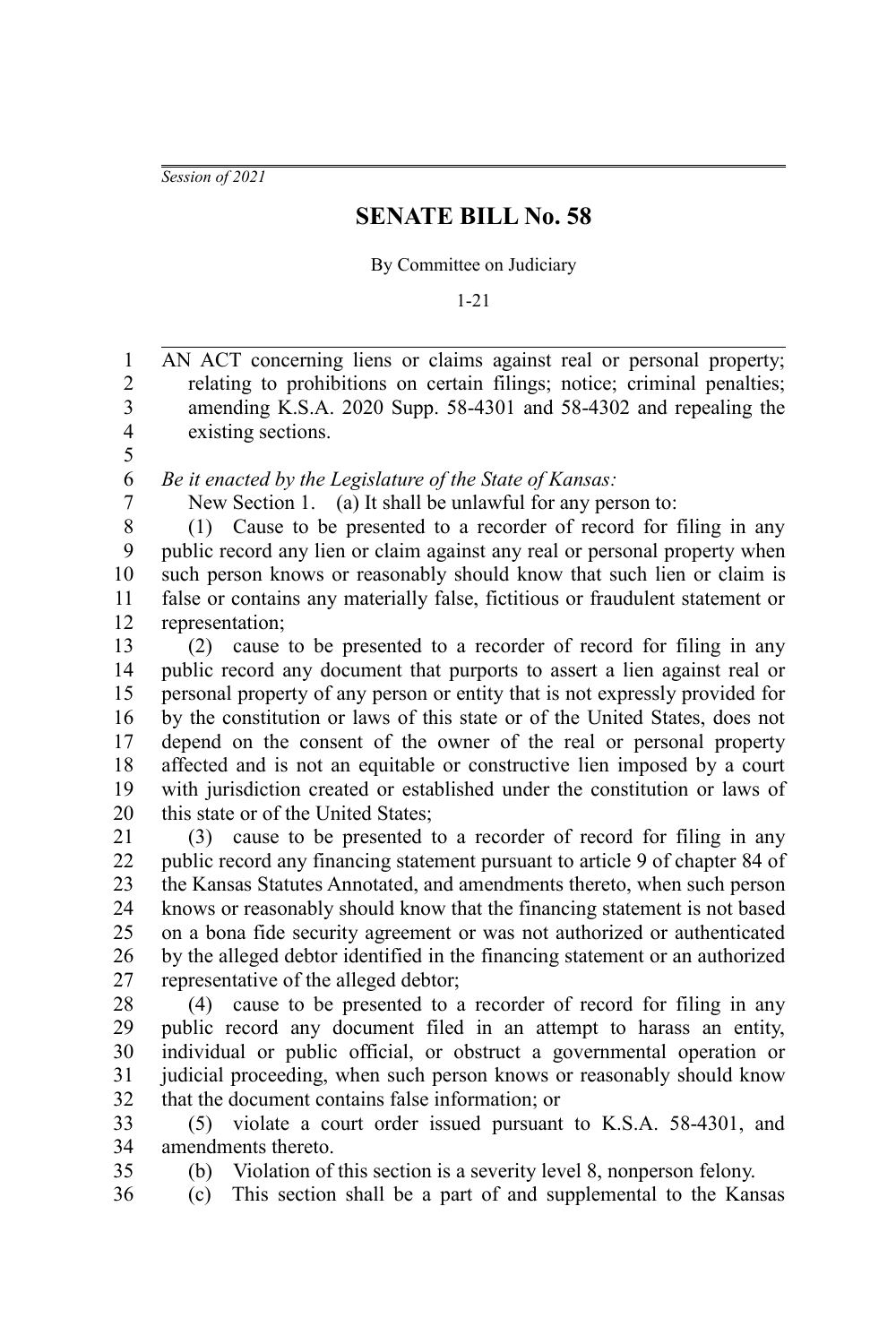criminal code. 1

Sec. 2. K.S.A. 2020 Supp. 58-4301 is hereby amended to read as follows: 58-4301. (a) (1) Any person who owns real or personal property or an interest in real or personal property or who is the purported debtor or obligor and who has reason to believe that any document or instrument purporting to create a lien or claim against the real or personal property or an interest in real or personal property previously filed or submitted for filing and recording is fraudulent as defined in subsection (e) may complete and file, at any time without any time limitation, with the district court of the county in which such lien or claim has been filed or submitted for filing, or with the district court of the county in which the property or the rights appertaining thereto is situated, a motion for judicial review of the status of documentation or instrument purporting to create a lien or claim as provided in this section. Such motion shall be supported by the affidavit of the movant or the movant's attorney setting forth a concise statement of the facts upon which the claim for relief is based. Such motion shall be deemed sufficient if in substantial compliance with the form set forth by the judicial council. 2 3 4 5 6 7 8 9 10 11 12 13 14 15 16 17 18

(2) The completed form for ordinary certificate of acknowledgment shall be deemed sufficient if in substantial compliance with the form set forth by the judicial council. 19 20 21

(3) The clerk of the district court shall not collect a filing fee for filing a motion as provided in this section. 22 23

(b) The court's findings may be made solely on a review of the documentation or instrument attached to the motion and without hearing any testimonial evidence. The district court's review may be made ex parte without delay or notice of any kind. An appellate court shall expedite review of a district court's findings as provided in this section. 24 25 26 27 28

(c) (1) After review, the district court shall enter appropriate findings of fact and conclusions of law in a form as provided in subsection (d) regarding the documentation or instrument purporting to create a lien or claim, which shall be filed and indexed in the same filing office in the appropriate class of records in which the original documentation or instrument in question was filed. 29 30 31 32 33 34

(2) The court's findings of fact and conclusions of law may include an order setting aside the lien and directing the filing officer to nullify the lien instrument purporting to create the lien or claim. If the lien or claim was filed pursuant to the uniform commercial code, such order shall act as a termination statement filed pursuant to such code. 35 36 37 38 39

(3) The filing officer shall not collect a filing fee for filing a district court's findings of fact and conclusions of law as provided in this section. 40 41

(4) *If the court orders that the lien or claim is set aside, the court's findings of fact and conclusions of law shall also include:* 42 43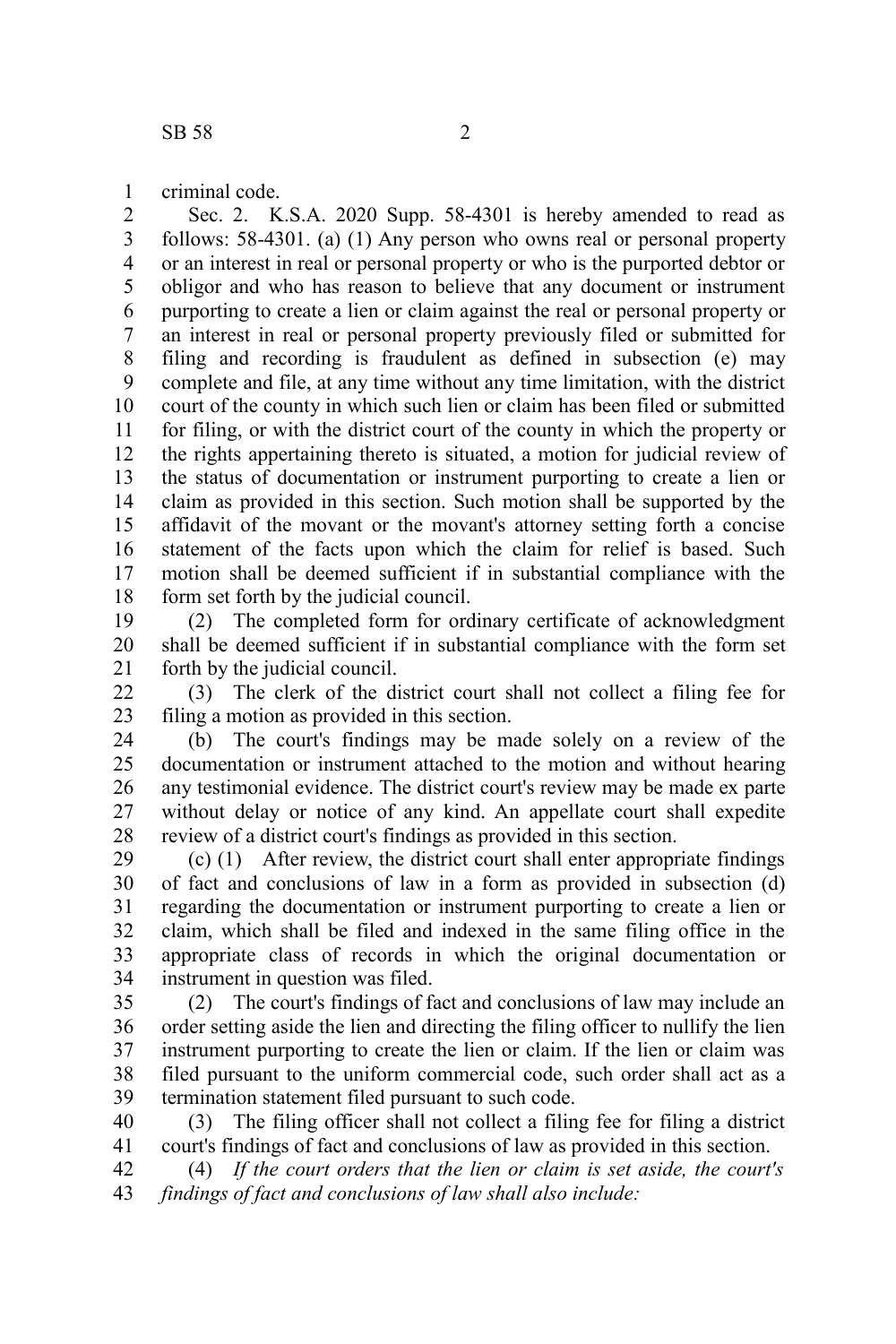## SB 58 3

*(A) An order prohibiting the person who filed such lien or claim from filing any future lien or claim with any filing officer without approval of the court that enters the order; and* 1 2 3

*(B) a provision stating that a violation of the order may subject the party in violation to civil and criminal penalties.* 4 5

*(5)* A copy of the findings of fact and conclusions of law shall be mailed to the movant and the person who filed the lien or claim at the last known address of each person within seven days of the date that the findings of fact and conclusions of law is issued by the district court. 6 7 8 9

(d) The findings of fact and conclusions of law shall be deemed sufficient if in substantial compliance with the form set forth by the judicial council. 10 11 12

(e) As used in this section, a document or instrument is presumed to be fraudulent if the document or instrument purports to create a lien or assert a claim against real or personal property or an interest in real or personal property and: 13 14 15 16

(1) Is not a document or instrument provided for by the constitution or laws of this state or of the United States; 17 18

(2) is not created by implied or express consent or agreement of the obligor, debtor or the owner of the real or personal property or an interest in the real or personal property, if required under the laws of this state, or by implied or express consent or agreement of an agent, fiduciary or other representative of that person; or 19 20 21 22 23

(3) is not an equitable, constructive or other lien imposed by a court with iurisdiction created or established under the constitution or laws of this state or of the United States. 24 25 26

(f) As used in this section, filing office or filing officer refers to the officer and office where a document or instrument as described in this section is appropriately filed as provided by law, including, but not limited to, the register of deeds, the secretary of state and the district court and filing officers related thereto. 27 28 29 30 31

Sec. 3. K.S.A. 2020 Supp. 58-4302 is hereby amended to read as follows: 58-4302. (a) After the court has made a finding that a lien or claim is fraudulent pursuant to K.S.A. 58-4301, and amendments thereto, the aggrieved person may bring a civil action for damages and injunctive relief against the person who filed or recorded the fraudulent documents. No action may be brought under this section against the filing office or filing officer as those terms are described in subsection  $(f)$  of K.S.A. 58-4301*(f)*, and amendments thereto. 32 33 34 35 36 37 38 39

(b) In such an action, the burden shall be on the plaintiff to prove by a preponderance of the evidence that the defendant knew or should have known that the documents filed or recorded were in violation of K.S.A. 58-4301, and amendments thereto. 40 41 42 43